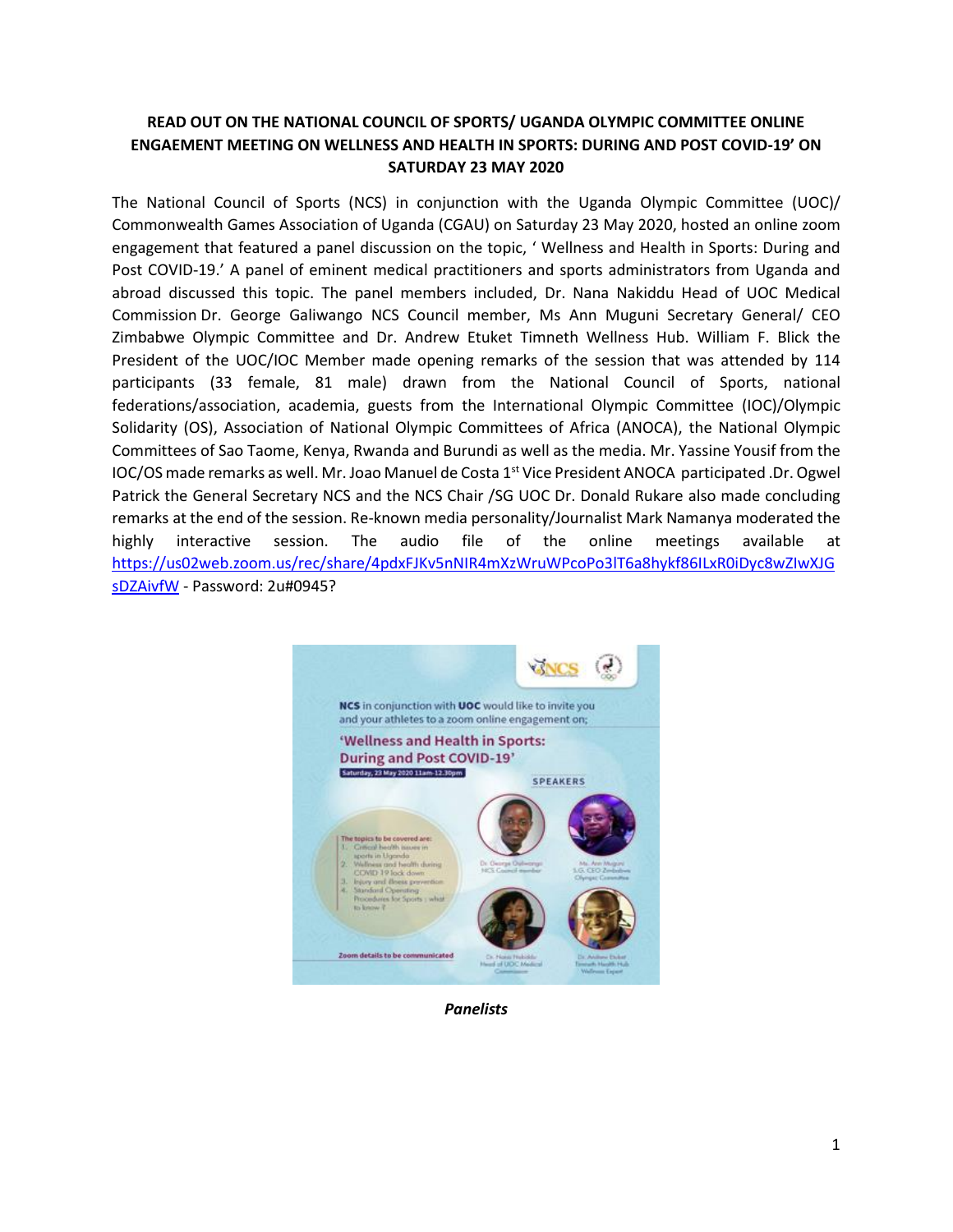William F Blick UOC President/IOC Members welcomed the participants to the online engagement. He noted that COVID-19 has disrupted sports but was optimistic that sports would bounced back. He pointed out that various countries abroad were gradually lifting their lock down measures. Uganda was also opening up in phases and therefore there is need for the sports sector to prepare for the post COVID-19 period. He called for more vigilance even when the restrictions have been lifted as there is still no cure for COVID-19.

Yassine Yousif from the IOC/Olympic Solidarity Head of Coaches Section ( Africa) revealed that the IOC staff was working from home and would probably resume work on 6<sup>th</sup> June 2020. In Switzerland lock down restrictions were in place until two weeks ago. Sports in general are still not allowed though not more than 5 people are allowed on the field of play for some sports. Contact sports are not yet permitted while some sports where social distancing is possible are permitted. The IOC has a lot of information available on their website which can be shared with athletes.

Dr. Andrew Etucket structured his presentation around three main pillars of nutrition, exercise and sleep. He provided several practical healthy living tips as well as how to engage in safe home based exercise. He called for striking a balance between appropriate nutrition, adequate exercise and sufficient sleep.

Dr. Nana Nakiddu focused on the critical health issues in sports during this time. She outlined who is responsible like the athletes, athletes support personnel and sport leadership. Dr. Nakiddu highlighted the key activities of the UOC medical commission as well as the various capacity building programs in place. She also provided links to anti-doping tools on the UOC website which athletes could use.

Dr. George Galiwango stated that the lock down has not stopped injuries and several athletes went into the lock down carrying injuries. He noted that post COVID-19 there will be a change on how injuries will be managed and treated. Most Doctors will have to first test patients before treatment and this may present challenges. Categories of who will be seen and treated will take place i.e. critical, high and low we well as who needs to come for treatment and those that can be managed remotely at home. Fewer face to face meetings are happening now. Greater use of technology will occur during the post COVID-19 period.

Ms. Ann Muguni highlighted that the initiativesin Zimbabwe were based on a collaborative effort between the Ministry of Youth and Sports, Zimbabwe Sports Council, Zimbabwe National Olympic Committee, Zimbabwe para sports and the Ministry of Health. She acknowledged that responding to COVID-19 was in the main a health response and the Ministry of Health brought in that specialized focus. Each sporting code had developed its own specific standard operating procedures and a general resumption of sports and recreation SoP had been issued by the Ministry of Youth and Sports in conjunction with its key stakeholders. Cognizance was taken of the international federation SOP were available as well as the World Health Organization (WHO) guidelines. Sports had been classified as low, medium and high risk with contact sports in the high risk category.

Following the presentations an interactive and lively discussion ensured and below are some of the issues raised:

1. Mr. Robert Sebugwawo a fitness and exercise expert called for indiduval responsibility, discipline and consistence on wellness and exercise on the part of athletes and all.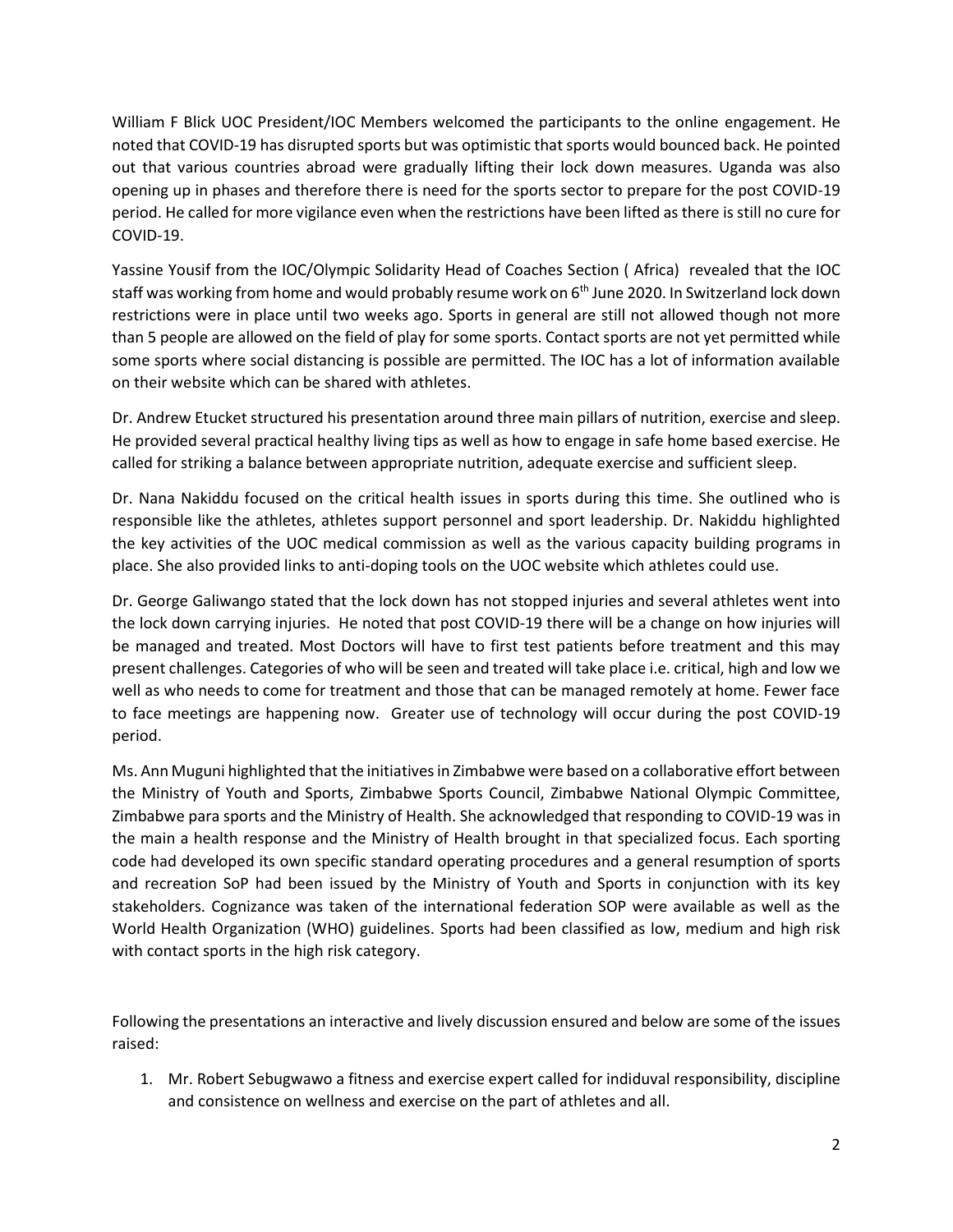- 2. Mr. Leonard Lubambula Games Master Horizon International School and table tennis coach inquired whether marijuana/weed were a prohibited substance under the WADA code and also whether use of masks during training was advisable for athletes? It was noted that under the WADA prohibited list marijuana is listed and therefore prohibited in competition. As for the masks they are used to reduce the spread of the COVID-19 virus.
- 3. Dr. Aya Nakitanda asked whether the NCS had a strategy on athlete health. It was reported that NCS was working with UOC on this issue.
- 4. Mr. Duncan Allen wanted to know chiropractors specialists exist and whether the swimming federation promotes aqua therapy for various sport related injuries. It was noted that there a variety of advanced medical training in sports medicine, nutrition and physiotherapy, Ice therapy is good for injury prevention and treatment.
- 5. Mr. Robert Jjagwe President Uganda Table Tennis Association asked whether a local herb known as mulondo was a prohibited substance and what its scientific name was. The biological name of mulondo is not known at this point.
- 6. Agatha Namirembe National Council of Sports Council member, proposed that the first aid training be provided at club to athletes , coaches and teams
- 7. Mr. Moses Mwase President Uganda Swimming Federation agreed that aqua therapy was encouraged for injury treatment. USF was putting in place SOPs for swimming and also waiting from guidance from the Ministry of Health and NCS.
- 8. Mr. Joseph Kabogoza from USF, wanted to know whether use of masks was ok for those working out. It was pointed out that there some risks associated with use of masks during exercise.
- 9. Mr. Karali Ezera sought clarification on use of supplements like creatine and betaine. It was noted that use of approved and safe supplements was advised.
- 10. Mr. Kato Idrisa from Baseline Swim Club asked about blood groups of indiduval vs exercise and food intake. In response it was reported that some practitioners have linked blood groups to type of nutrition/exercise and are using this modality though some have discounted this approach. Following some research studies that have found no coloration.
- 11. Dickson Niwagaba President VX Association of Uganda asked whether UOC was working on the issue of mental health during COVID. Mental health in sports and in general is rather neglected it was reported. The need therefore to focus on it was stressed.

Issues to follow up going forward include inter alia:

- i. Operationalize the joint committee that will develop the SOPs
- ii. Request national sports associations/ federations to prepare sports specific SOPs
- iii. Convening joint stakeholder engagements with Ministry of Health COVID coordinator, Government officials in charge of policy formulation
- iv. Continue with similar discussions on various themes

Dr. Patrick Ogwel the General Secretary of the National Council of Sports thanked all that participated in the very lively discussion. He noted that government strategy is hinged on safety of all. As the country lifts some of the restrictions there was need to prepare for life and sports post COVID. In this regard NCS in collaboration with the UOC was going to work on developing SOPs for sports. This would